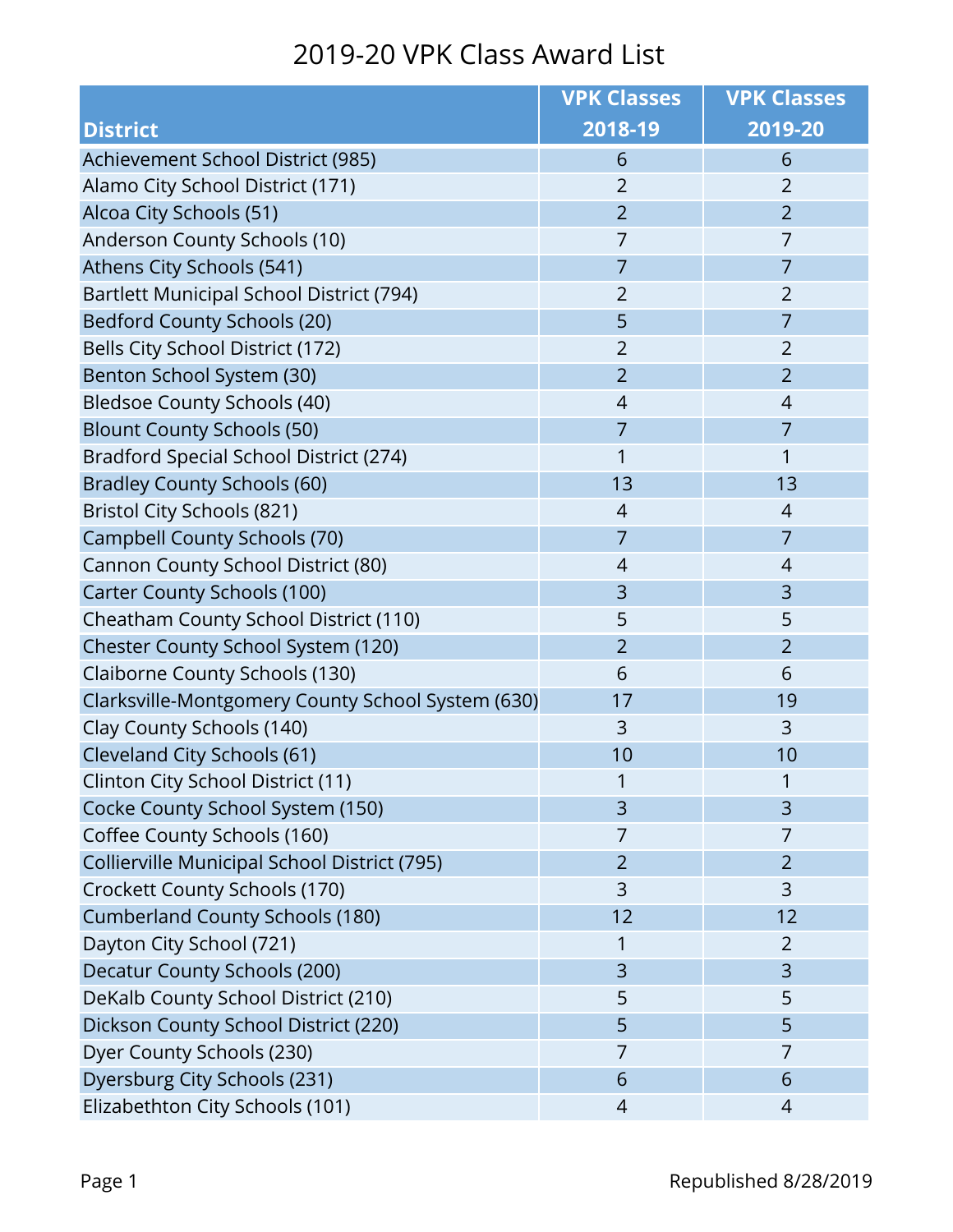|                                                   | <b>VPK Classes</b> | <b>VPK Classes</b> |
|---------------------------------------------------|--------------------|--------------------|
| <b>District</b>                                   | 2018-19            | 2019-20            |
| Etowah City School (542)                          | 1                  | 1                  |
| Fayette County Schools (240)                      | 8                  | 8                  |
| Fayetteville City Schools (521)                   | 3                  | 3                  |
| Fentress County Schools (250)                     | 6                  | 6                  |
| Franklin County Schools (260)                     | 11                 | 10                 |
| Franklin Special School District (941)            | 5                  | 5                  |
| Gibson County Special School District (275)       | $\overline{4}$     | $\overline{4}$     |
| Giles County Schools (280)                        | 5                  | 5                  |
| <b>Grainger County Schools (290)</b>              | 3                  | $\overline{4}$     |
| Greene County Schools (300)                       | 15                 | 15                 |
| Greeneville City Schools (301)                    | 5                  | 5                  |
| Grundy County Schools (310)                       | $\overline{2}$     | $\overline{2}$     |
| Hamblen County Schools (320)                      | $\overline{7}$     | $\overline{7}$     |
| Hamilton County Schools (330)                     | 35                 | 37                 |
| Hancock County Schools (340)                      | 3                  | 3                  |
| Hardeman County Schools (350)                     | 10                 | 10                 |
| Hardin County Schools (360)                       | 6                  | 6                  |
| Hawkins County Schools (370)                      | $\overline{4}$     | $\overline{4}$     |
| Haywood County Schools (380)                      | 6                  | 6                  |
| Henderson County Schools (390)                    | 5                  | 5                  |
| Henry County School System (400)                  | 3                  | $\overline{3}$     |
| Hickman County Schools (410)                      | $\overline{4}$     | $\overline{4}$     |
| Hollow Rock-Bruceton Special School District (92) | 1                  | 1                  |
| Houston County Schools (420)                      | 3                  | 3                  |
| Humboldt City Schools (271)                       | 5                  | 5                  |
| Humphreys County School System (430)              | 6                  | 6                  |
| Huntingdon Special School District (93)           | 3                  | 3                  |
| Jackson County Schools (440)                      | 3                  | 3                  |
| Jackson-Madison County Schools (570)              | 16                 | 18                 |
| Jefferson County Schools (450)                    | 8                  | 8                  |
| Johnson City Schools (901)                        | $\overline{4}$     | $\overline{4}$     |
| Johnson County Schools (460)                      | $\overline{2}$     | $\overline{2}$     |
| Kingsport City Schools (822)                      | $\overline{7}$     | $\overline{7}$     |
| Knox County Schools (470)                         | 27                 | 27                 |
| Lake County School System (480)                   | 3                  | $\overline{2}$     |
| Lauderdale County Schools (490)                   | 9                  | 9                  |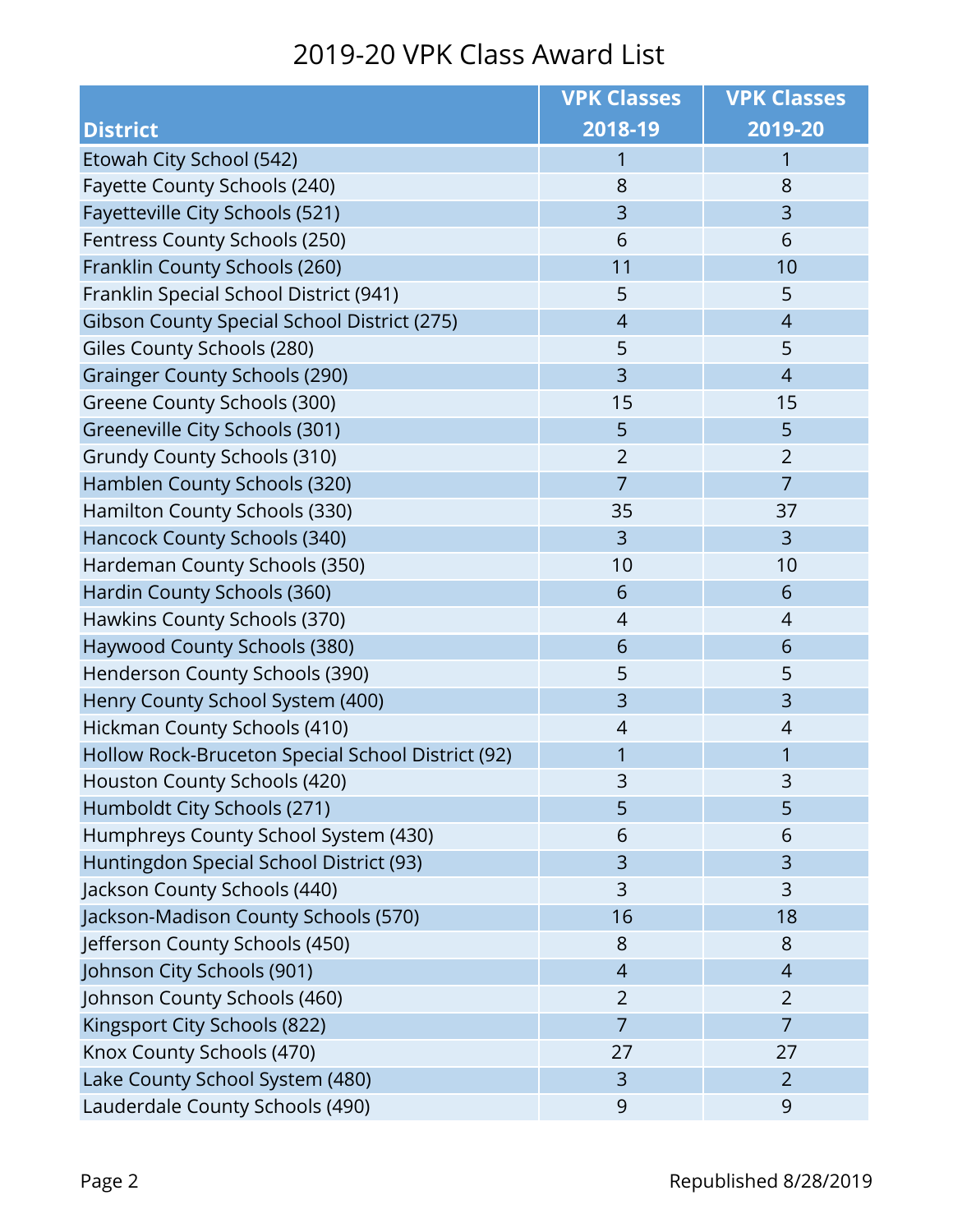|                                              | <b>VPK Classes</b> | <b>VPK Classes</b> |
|----------------------------------------------|--------------------|--------------------|
| <b>District</b>                              | 2018-19            | 2019-20            |
| Lawrence County Schools (500)                | 11                 | 11                 |
| Lebanon Special School District (951)        | 8                  | 8                  |
| Lenoir City Schools (531)                    | $\overline{2}$     | $\overline{2}$     |
| Lewis County Schools (510)                   | $\overline{4}$     | $\overline{4}$     |
| Lexington City Schools (391)                 | $\overline{2}$     | $\overline{2}$     |
| Lincoln County Department of Education (520) | 7                  | 7                  |
| Loudon County Schools (530)                  | 9                  | 9                  |
| Macon County Schools (560)                   | 3                  | 3                  |
| Manchester City Schools (161)                | 3                  | 3                  |
| Marion County Schools (580)                  | $\overline{4}$     | $\overline{4}$     |
| <b>Marshall County Schools (590)</b>         | $\overline{2}$     | $\overline{2}$     |
| Maryville City Schools (52)                  | $\overline{2}$     | $\overline{2}$     |
| Maury County Schools (600)                   | 10                 | 12                 |
| McKenzie Special School District (94)        | 1                  | 1                  |
| <b>McMinn County Schools (540)</b>           | 10                 | 11                 |
| <b>McNairy County Schools (550)</b>          | 5                  | 5                  |
| Meigs County School System (610)             | $\overline{4}$     | $\overline{4}$     |
| Metro Nashville Public Schools (190)         | 55                 | 57                 |
| Milan Special School District (272)          | 5                  | 5                  |
| Millington Municipal School District (798)   | 3                  | 3                  |
| Monroe County Schools (620)                  | 3                  | 3                  |
| Moore County Schools (640)                   | 1                  | 1                  |
| Morgan County Schools (650)                  | 5                  | $\overline{4}$     |
| Murfreesboro City Schools (751)              | 12                 | 12                 |
| Newport City School (151)                    | $\overline{2}$     | $\overline{2}$     |
| Oak Ridge City Schools (12)                  | 5                  | 5                  |
| Obion County Schools (660)                   | 5                  | 5                  |
| Oneida Special School District (761)         | 3                  | 3                  |
| Overton County Schools (670)                 | $\overline{4}$     | $\overline{4}$     |
| Paris Special School District (401)          | 3                  | 3                  |
| Perry County Schools (680)                   | $\overline{2}$     | $\overline{2}$     |
| Pickett County Schools (690)                 | 1                  |                    |
| Polk County Schools (700)                    | 5                  | 5                  |
| Putnam County School System (710)            | 18                 | 18                 |
| Rhea County Schools (720)                    | 3                  | 3                  |
| Richard Hardy Memorial School (581)          | 1                  | 1                  |